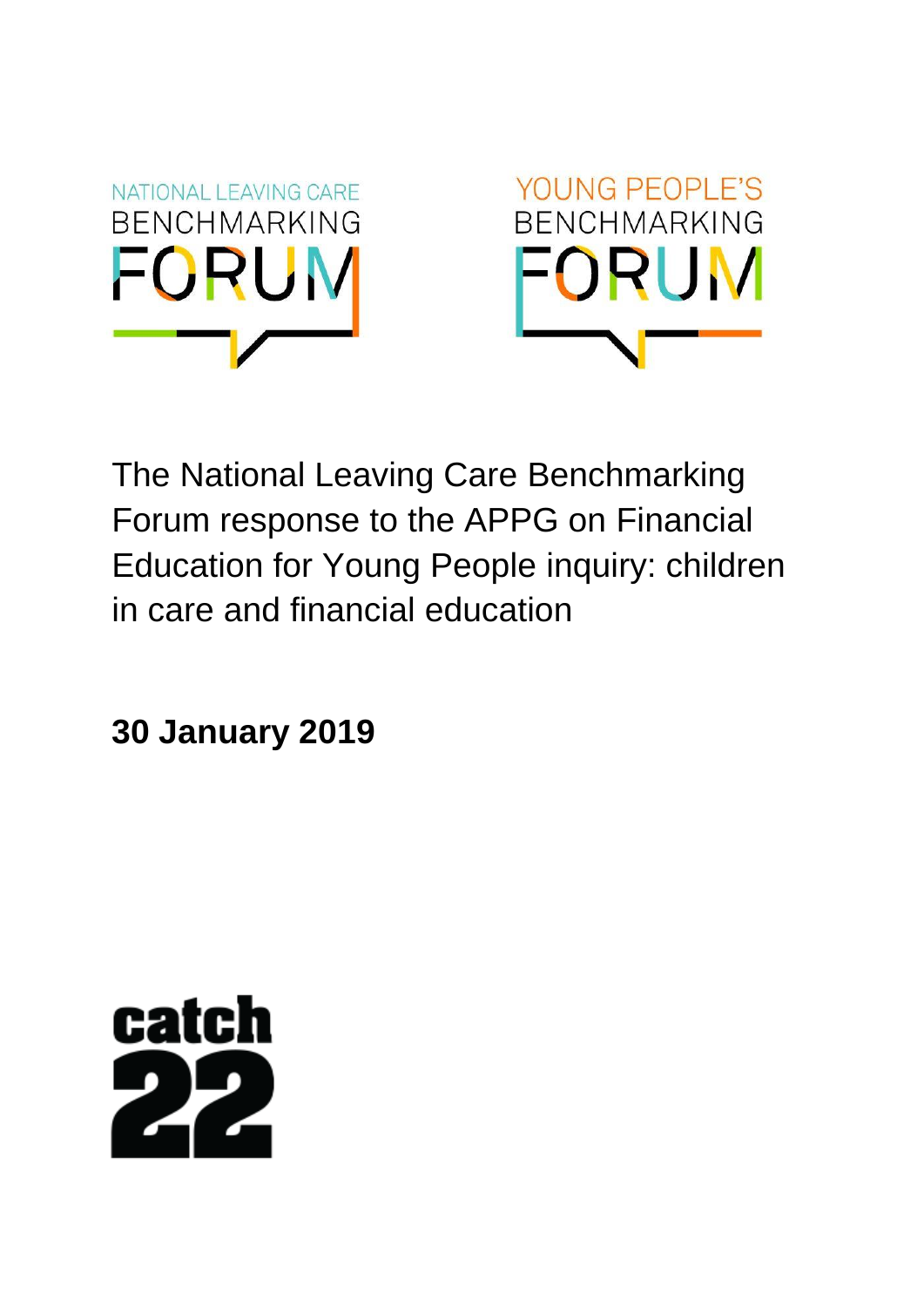# **Introduction**

## **About the National Leaving Care Benchmarking Forum and Young People's Benchmarking Forum**

The National Leaving Care Benchmarking Forum<sup>1</sup> (NLCBF) is a national network of over 100 local authorities promoting the development of quality leaving care services with member authorities and partner organisations through a process of benchmarking and shared learning on a national scale. Our aim is to achieve the best outcomes for young people making the transition from care to adulthood.

Care experienced young people are at the heart of what we do and as part of our work, we also deliver the Young People's Benchmarking Forum (YPBMF) that brings together young people 16-years-old and above from local authorities that are members of the NLCBF. The YPBMF works alongside the NLCBF to complete an annual work plan with the aims of improving understanding of children in care, improving services and producing advice, information resources and participation opportunities for other young people.

#### **About Catch22**

The NLCBF is delivered by Catch22<sup>2</sup>. Catch22 is a social business, a not for profit business with a social mission. For over 200 years we have designed and delivered services that build resilience and aspiration in people and communities.

Our vision is a strong society where everyone has a good place to live, a purpose and good people around them. We exist to ensure that these are achievable for everyone, no matter what their background.

This is particularly pertinent for our work with care leavers. A good place to live, purpose and good people around them provide the best start for young people to embark on their adult lives and achieve their highest aspirations.



<sup>1</sup> <https://www.catch-22.org.uk/collaborate/current-collaboration/national-leaving-care-benchmarking-forum/>

 $\overline{a}$ 

<sup>2</sup> <https://www.catch-22.org.uk/about/>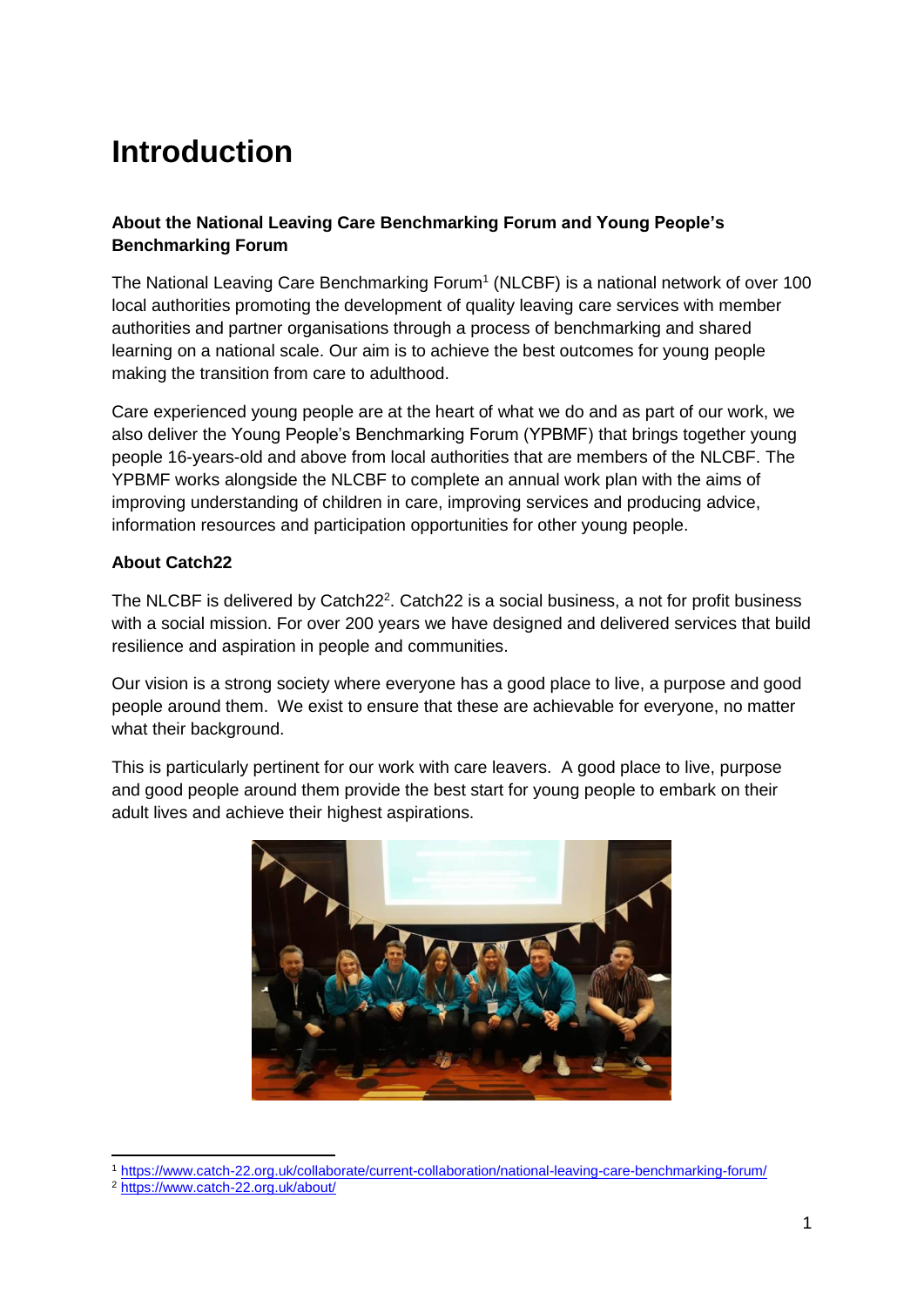# **Consultation with the Young People's Benchmarking Forum (YPBMF) in response to APPG Inquiry**

Lack of financial education and support with managing finances is an issue that is raised regularly by care leavers; to the extent that it was included in the work plan under the theme of 'Preparation for adult life' and was chosen to be one of the key topics to discuss at the YPBMF and managers meetings.

To ensure that young people's voices are the driving force of this response, direct quotes have been used throughout. The response is based on evidence from 2 events convened in January 2019 that brought together 50 care leavers and 38 professionals from across 29 local authorities. The events explored the questions set out by the Inquiry and focuses on the support offered to care leavers to prepare for managing their own finances.

Please note that the questions asked by the Inquiry have been adapted for suitability to explore in the young people-led sessions. The questions below correlate to 1, 2, 3, 4 and 7 of the Inquiry (5 and 6 were not applicable for the sessions).

- Is it easy for care leavers to get information/education about financial issues?
- When are care leavers more vulnerable without good financial information/education?
- How can financial education/information be improved and who should be involved in making things better?
- Are foster carers well informed and able to provide children and young people support around issues?
- Are you aware of any good schemes/projects/services which have helped to improve financial education for children in care and care leavers?
- How are care leavers supported to appropriately manage their child trust fund savings after leaving care?

Two young people who were involved in the consultation events were invited to give oral evidence to the Inquiry on 4<sup>th</sup> April. They have written a summary of their experiences in a blog available on the Catch22 website.

#### **Summary of findings**

- Access to advice about finances varies
- Times of transition and having new financial responsibilities for the first time are when young people feel most vulnerable and in need of support
- Young people want to be taught about life skills and budgeting and 'what it is like to live in the real world' in schools
- Joint working and better training for those supporting young people would help
- There is lots of positive work, existing projects and online resources that have helped to improve young people's financial education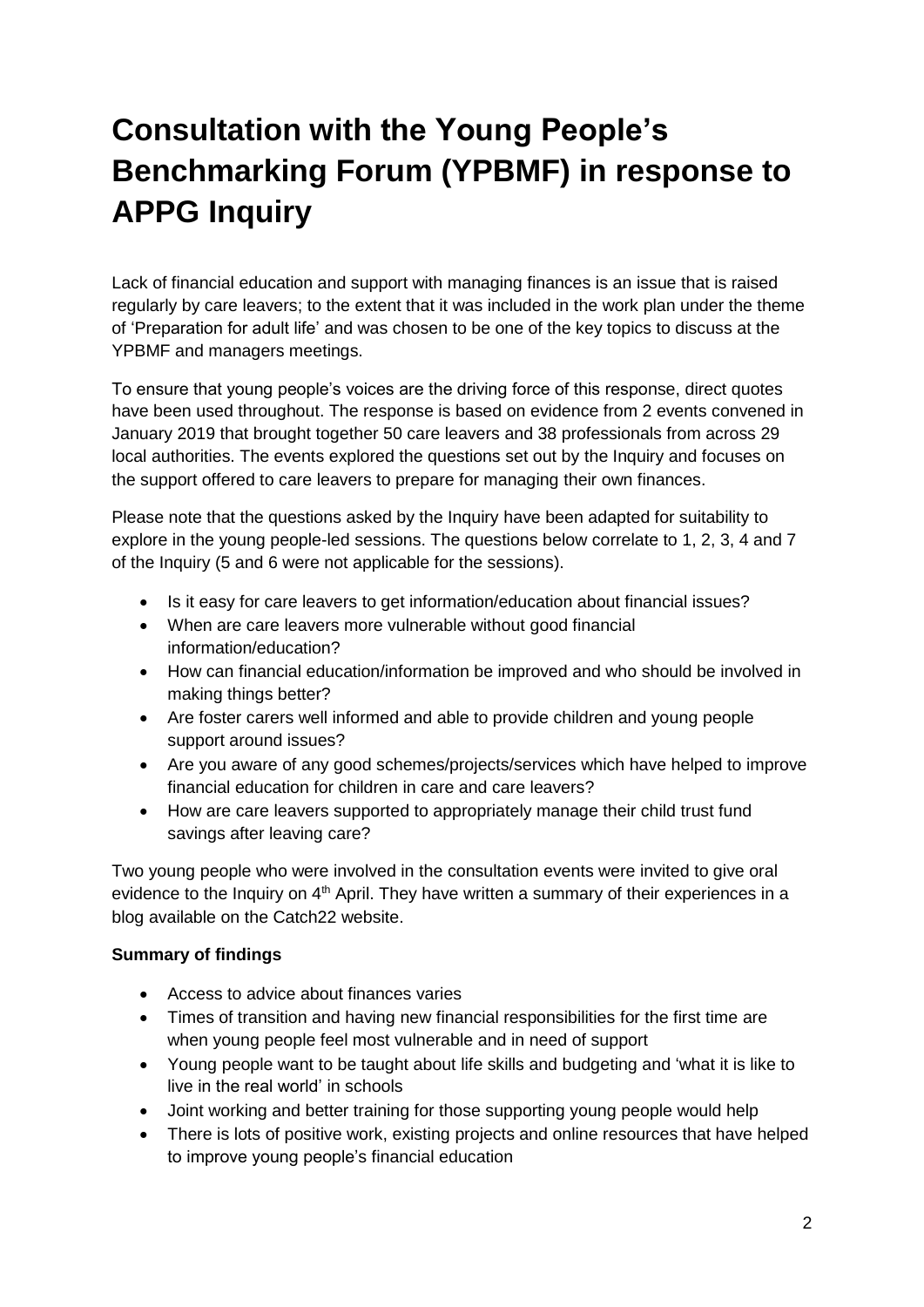Knowledge of Child Trust Funds varied; most young people present did not know about them, some knew but weren't supported in accessing and others knew about them and had received good advice



**Is it easy for care leavers to get information/education about financial issues? E.g. banking, savings, credit unions, credit cards & loans.** 

*This can be dependent on your relationship with personal advisor and the personal advisor being well trained/informed and able to advise*

*No it's not but we get information about budgeting*

*No unless your foster carer tells you*

*[Local Authority] includes the information in our care leavers app*

*You see adverts for banks with different accounts for different needs, you can walk into a bank and ask to speak to an advisor*

*It depends when there are personal advisor shortages it can be very hard. The local offer has helped inform young people*

*You can get info from other agencies.* 

*While actually in care the staff members/foster carers looking after the young person would do their best to ensure the child has bank account and their identification before they leave care. If for any reason this has not been possible care leavers are able to seek support from any of the personal advisors. There is a big drive within our council, to encourage people to save with Unify Credit Union especially as care leaver. The [XXX] scheme aimed at getting*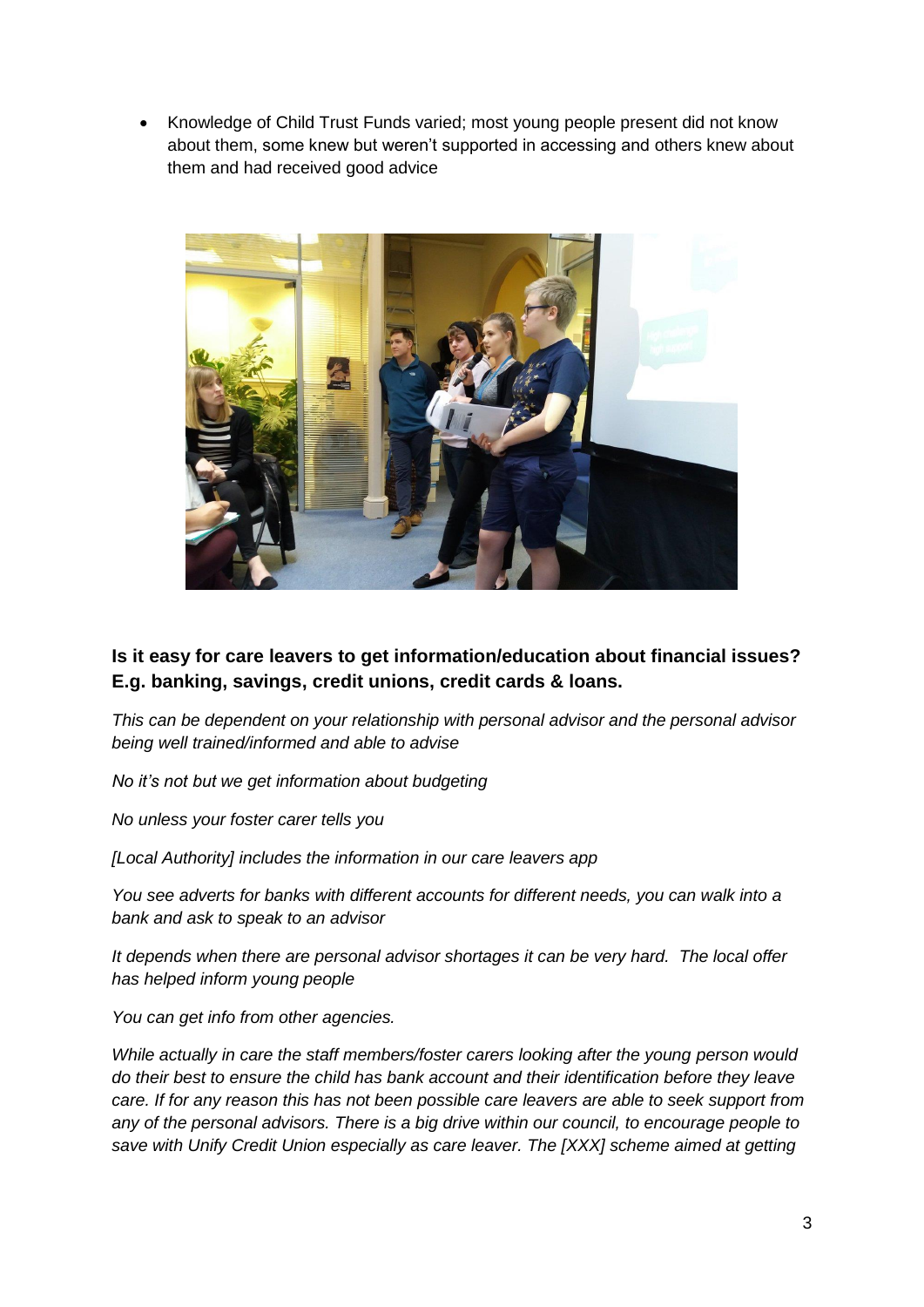*young men and women into employment will encourage you to save with them via payroll deduction as part of the scheme.*

#### **When are care leavers more vulnerable without good financial information/education?**

*When you are first applying for universal credit. We need less waiting time and payment directly to landlords for housing.* 

*Transition times – to a new service, new accommodation, starting university* 

*When you go into a new flat, move from semi independence to own place and start paying all your own bills*

*We are vulnerable regardless of preparation. £57.90 a week is not enough to live on*

*Care leavers would be most particularly vulnerable without good financial information/education when they first leave the care system. The initial 3-6 months is crucial to ensure they are educated and supported to prevent them from falling into things such fuel poverty or missing out on their entitlements.* 

*When maintaining property, trying to find employment and getting used to managing their day to day lives e.g. attending appointments, managing their money and avoiding/managing debt*

*When they first start to get their own allowance/money*

*When they turn 18 and move into their own property*

*Depends on each individual's needs and strengths.* 

#### **How can financial education/information be improved and who should be involved in making things better?**

*Earlier education within a school environment made interesting for young people*

*Training/advice/joint working for PAs to be able to support young people*

*Young people producing films and blogs and sharing info policy makers directly to make a change quickly*

*By having policy makers experiencing what it's like to live/survive on £57.90. Once outgoings paid it works out at around £2 a day.* 

*When in school things like paying taxes and bills should be taught rather than unnecessary lessons!*

*Care experienced individuals involved in delivering sessions to make advice and support more real.*

*Financial support available can always be improved for care leavers; this should be done in consultation with relevant creditors/corporate parents such as banks, credit unions, food*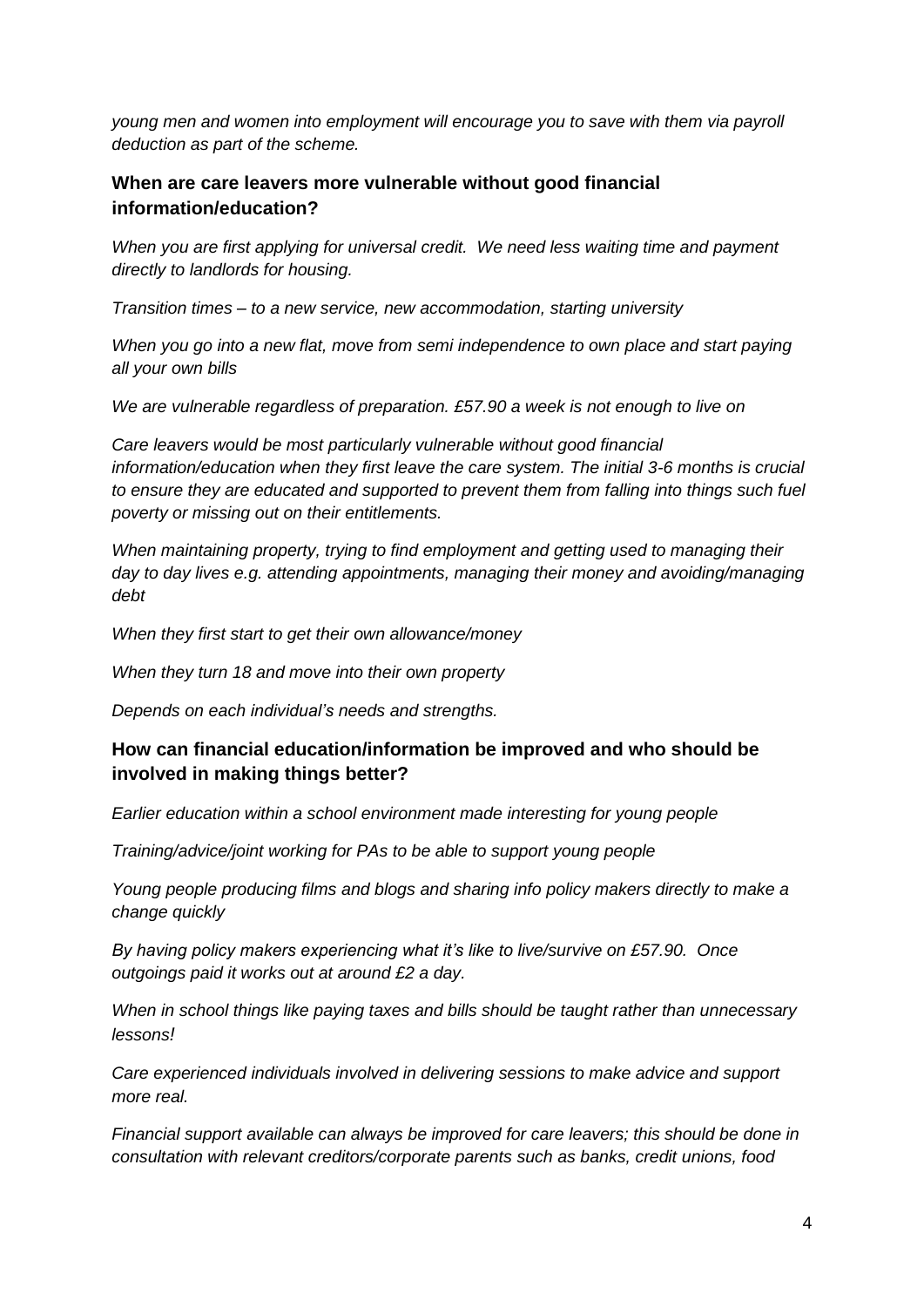*banks, debt management charities as well as councils but also with the care leaving teams themselves are they are the frontline staff for this group.*

*Don't 'molly coddle' young people*

*Tell us about loans*

*Foster Carers, PA, Social Worker*

*Credit Union info shared with care leavers*

*Government, care leavers, local authorities, PA/Social Worker, DWP (Job Centre) and schools should be involved. Schools should educate people on life skills, budgeting (what it is like to live in the real world). Government should not cut service/fund new services to support/educate.*

## **Are foster carers well informed and able to provide children and young people support around issues? Do they get support with this from local authorities or elsewhere?**

*More resources are needed. Carers need to be able to easily access training, advice, and information.*

*I feel that carers have a limited knowledge and understanding.*

*There is an expectation for 'joint' learning with all around the young person*

*It's 50/50. There's lots of training available but carers don't take it up and lots of young people are with ageing care leavers*

*My carers had their own children so it was very family orientated and we were informed but I never felt I could talk about my mental health*

*Foster carers receive regular advice and guidance form the fostering team and the leaving care team. Due to the complex nature of the legislation involved the majority of support would be received from both the leaving care team and external fostering advice agencies with the fostering team acting as a first point of contact. Foster carers work closely with social workers to try and improve budgeting and money management with the young person at home. They would utilise resources such as diary sheets and sign the young people onto the relevant courses.*

*Foster carers should do more to encourage YP to set up savings accounts for the future.*

*Depends on the carer*

*Trust can be an issue*

*Needs to be added to training for foster carers & supported lodgings*

**Are you aware of any good schemes/projects/services which have helped to improve financial education for children in care and care leavers?**

*My bank workshops*